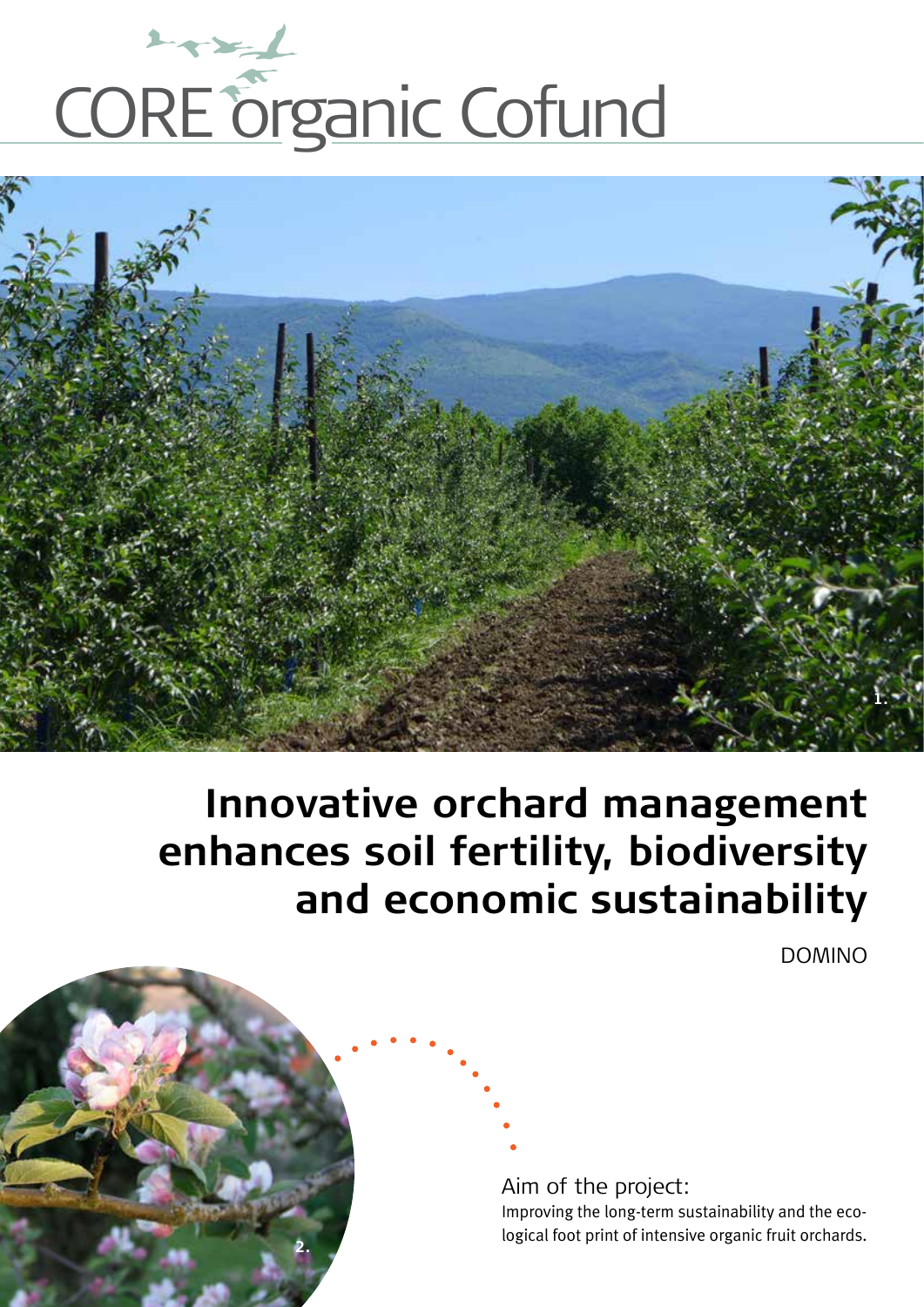

# Main activities:

- Development of new strategies to manage the space between fruit trees by increasing the biodiversity of the orchards (use of living mulches)
- $\rightarrow$  Optimization of fertilisation strategies using regionally available recycling fertilisers and leguminous intercrops to improve nutrient balances and ecosystem services
- ▶ Understanding and managing the soil fertility to optimize nutrient use of fruit trees, increasing tolerance to diseases
- ▶ Evaluating partly closed cover systems to support non-chemical pests and diseases control
- Assessing potential longterm positive consequences on the environment of the mixed production systems
- ▶ Calculating economic impact of the proposed strategies on organic fruit growing systems

# Background

Organic fruits production systems are characterized by a 'conventionalization' of the management methods that are frequently reducing biodiversity and depend largely on external inputs to maintain soil fertility and assure plant protection.

There is thus a need to introduce new strategies using multifunctional cover crops which can improve also the economic return of orchards.

# Introduction

DOMINO aims at improving the long-term sustainability and the ecological footprint of intensive organic fruit orchards.

It focuses on the interaction of fruit trees with different wild species, organic residues and microbioma and it intends to break the paradigm of monoculture in organic fruit growing, enhancing the ecosystem services.

The innovation is due to the development of new intercropping strategies with different living mulches and legumes and new organic fertilizers. Crop protection will be enhanced by using overhead covering.

The activities are planned in different major fruit production regions, located in continental and mediterranean countries.

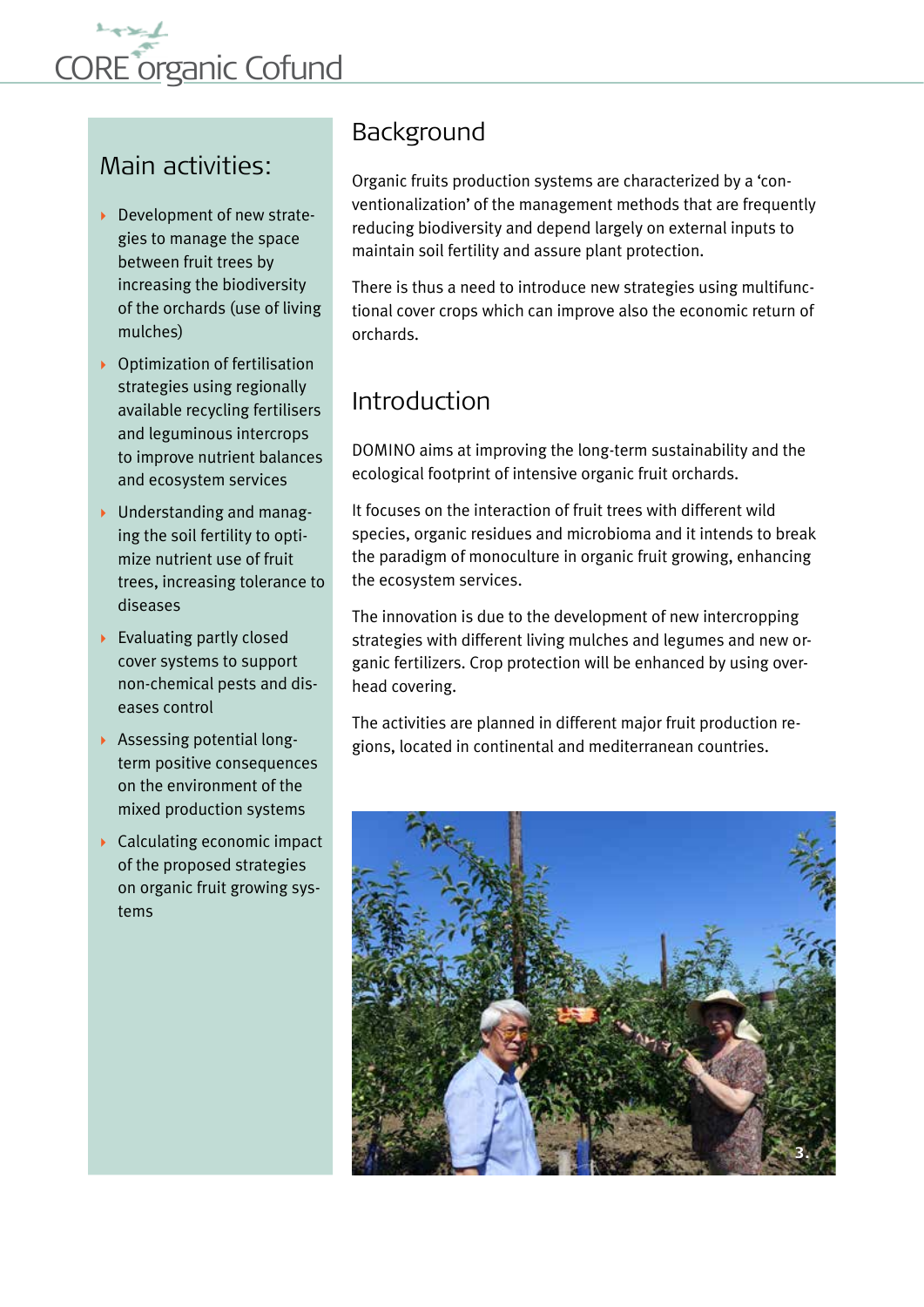

# Societal and long term benefits

The proposed mixed production systems implicate new methods to tackle current critical issues of organic fruit growers: economic sustainability of the crop, certification-related issues and ecosystem services. The expected wide impact of the project derives also from its cross-disciplinary approach, with a broader applicability to other production systems.

The contribution to make perennial fruit growing more compatible with organic principles could simplify conversion to organic farming, increasing the potential for further growth of the sector and reducing the risk for negative environmental impacts.

# How to reach target groups

Classic dissemination tools (i.e. website, brochures, workshops) will be used, as well as innovative tools (i.e. interactive open days, internet channels, social media and educational videos) to reach and work together with stakeholders (farmers, advisors and their associations).







**5.**